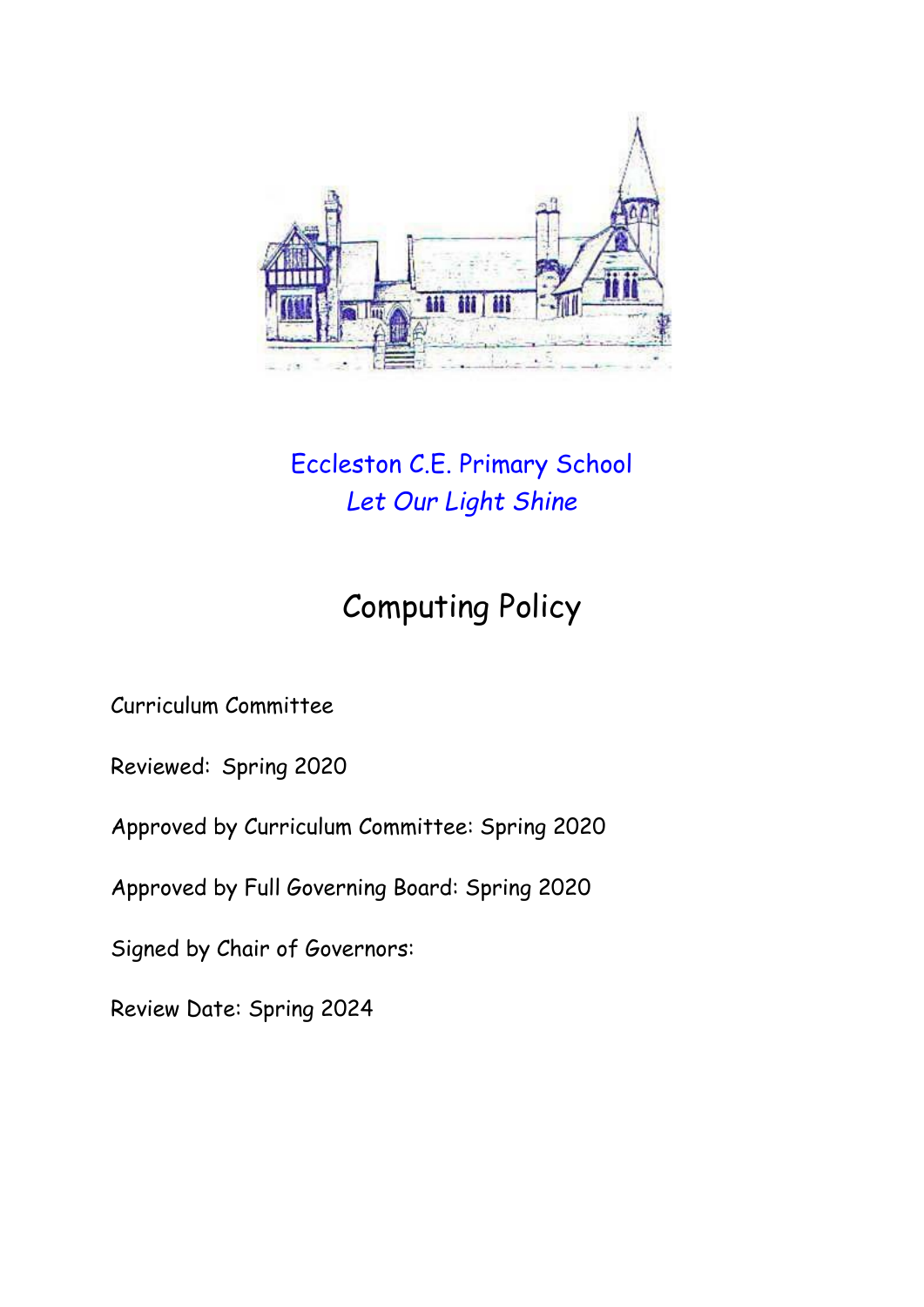#### **Introduction**

At Eccleston CE Primary, staff understand that the use of information and communications technology is both an important part of the National Curriculum and a key skill for everyday life. Tools such as computers, i-pads, programmable robots and digital cameras are used by the children to acquire, organise, store, manipulate, interpret, communicate and present information. At Eccleston we recognise that children are entitled to a structured and progressive approach to the learning of the skills needed in order to enable them to use it effectively. All children at Eccleston CE Primary School have access to a challenging, broad and balanced ICT curriculum regardless of gender, race, cultural or social background, special educational needs or being more able learners.

#### **Intent**

Through the teaching of Computer Science, Information Technology and Digital Literacy, colleagues intend to provide a range of experiences relevant to the children, in order to develop the skills and understanding of the rapidly changing modern world. We do this by:

- Providing a relevant, challenging and enjoyable curriculum for all pupils.
- Meeting the requirements of the National Curriculum.
- Using computing as a tool to enhance learning throughout the curriculum.
- Equipping all pupils with the confidence and capability to continue to build and use their skills as they move on to High School and beyond.
- Enhancing learning in other areas of the curriculum, using computers.
- Developing understanding of using computers safely and responsibly.

### Computer Science

- Enabling children to be confident coders
- Creating opportunities for collaborative and independent learning
- Developing understanding of technology and how it is constantly evolving.

Digital Literacy

- Providing a safe computing environment through appropriate computing behaviours
- Allowing children to explore a range of digital devices
- Promoting children's spiritual, moral, social and cultural development Information Technology
	- Developing ICT as a cross-curricular tool for learning and progression